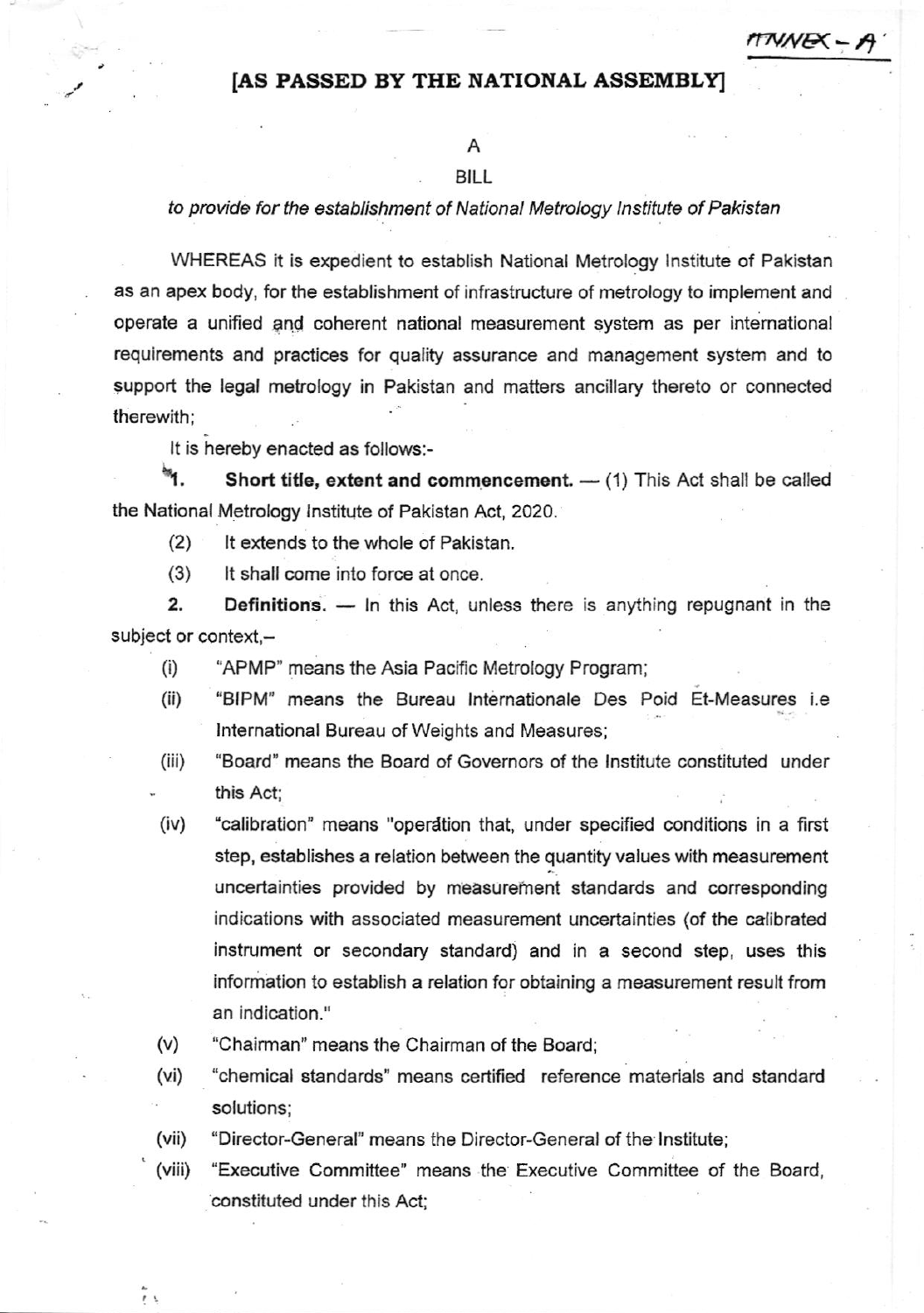- $(ix)$ "Government" means the Federal Government;
- (x) "General Conference of Weights and Measures" means the Conferenc€ General des Poids et Measures (CGPM) established under the convention de Metre;
- (xi) "Institute" means the National Metrology Institute of Pakistan;
- (xii) "inter-laboratory comparison' means organization, performance and evaluation of measurements and tests on the same or similar items or measuring by two or more laboratories in accordance with predetermined conditions;
- $(xiii)$ "lPo-Pakistan" means the lntellectual Property Organization of Pakistan;
- (xiv) "IP assets" means the intellectual property assets of the Institute, registered by IPo-Pakistan:
- $(xv)$ "lSO" means lntemational Organization for Standardization;
- (xvi) "lSOllEC 17025' means international standard for general requirements for the competence of testing and calibration laboratories;
- (xvii) 'member' means member of the Boardi
- (xviii) 'metrology' means the field of knowledge concemed with measurements and includes units of measurements and their field of application and all theoretical and practical problems relating to measurements or the science of measurement:
- (xix) "metrological traceability" means property of a measurement results, whereby the results can be related to a reference through a documented unbroken chain of calibrations, each contributing to the measurement uncertainty;
- $(xx)$ "OIML" mean the Organization lntemationale De-Metrology Legele i.e lnternational Organization of Legal Metrology;
- (xxi) "PCSlR" means the Pakistan Council of Scientific and lndustrial Research;
- (xxii) "physical standards" means measurements that serve as a basis for planning, scheduling and control of production;
- (xxiii) "PNAC" means Pakistan National Accreditation Council;
- (xxiv) "prescribed" means prescribed by rules or regulations;
- (xxv) 'primary standards" means a standard that is sufficiently accurate, such that it is not calibrated by or subordinate to other standards. Primary standards are defined via other quantities like length, mass and time.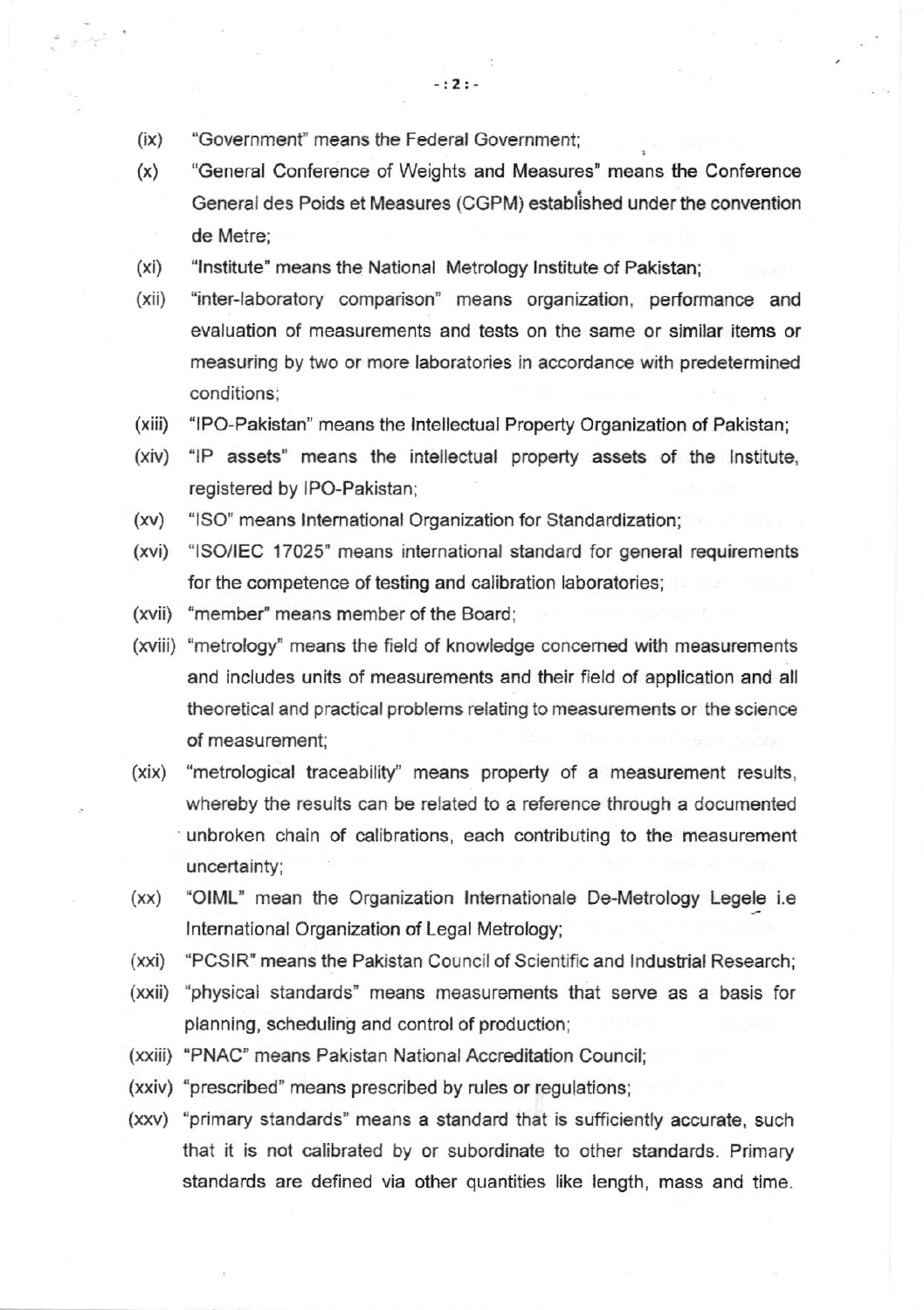Primary standards are used to calibrate other standards referred to as working standards;

- (xxvi) "proficiency testing (PT)" means evaluation of participant's performance against pre-established criteria by means of inter-laboratory comparisons;
- (xxvii) "PSQCA" means the Pakistan Standards and Quality Control Authority, established under the Pakistan Standards and Quality Control Authority Act, 1996 (VI of 1996);
- (xxviii) "quality' means conformity to a given requirement or specification of a product or service or result;
- $(xxix)$  "quality assurance" means a system of activities whose purpose is to provide an assurance that the overall quality control is in fact being done effectively;
- (xxx) "quality control' means a process by which bodies review the quality of all factors involved in production or service;
- (xxxi) "reference standard" means standards used to check the quality and metrological traceability of products, to validate analytical measurement methods, or for the calibration of instruments:

(xxxii) "regulations" means regulations made under this Act;

(xxxiii) "RMO" means Regional Metrology Organization of the Institute;

(xxxiv)'rules" means rules made under this Act;

- (xxxv) "secondary standards" means standards which are prepared in the laboratory for a specific analysis and are standardized against a primary standard;
- (xxxvi) "services" means type of economic activity that is intangible, not stored and does not result in ownership;
- (xxxvii) "SI" means International Systems of Units as adopted by the 11th General Conference of Weights and Measurements (CGPM) through its resoluticn 12, in 1960;
- (xxxviii) "standards" means a level of quality or achievement, especially one that relevant expert consider normal or acceptable or a technical specification or other document available to the public, drawn up with the cooperation and consensus or general approval of all interests effected by it, based on the consolidated results of science, technology and experience